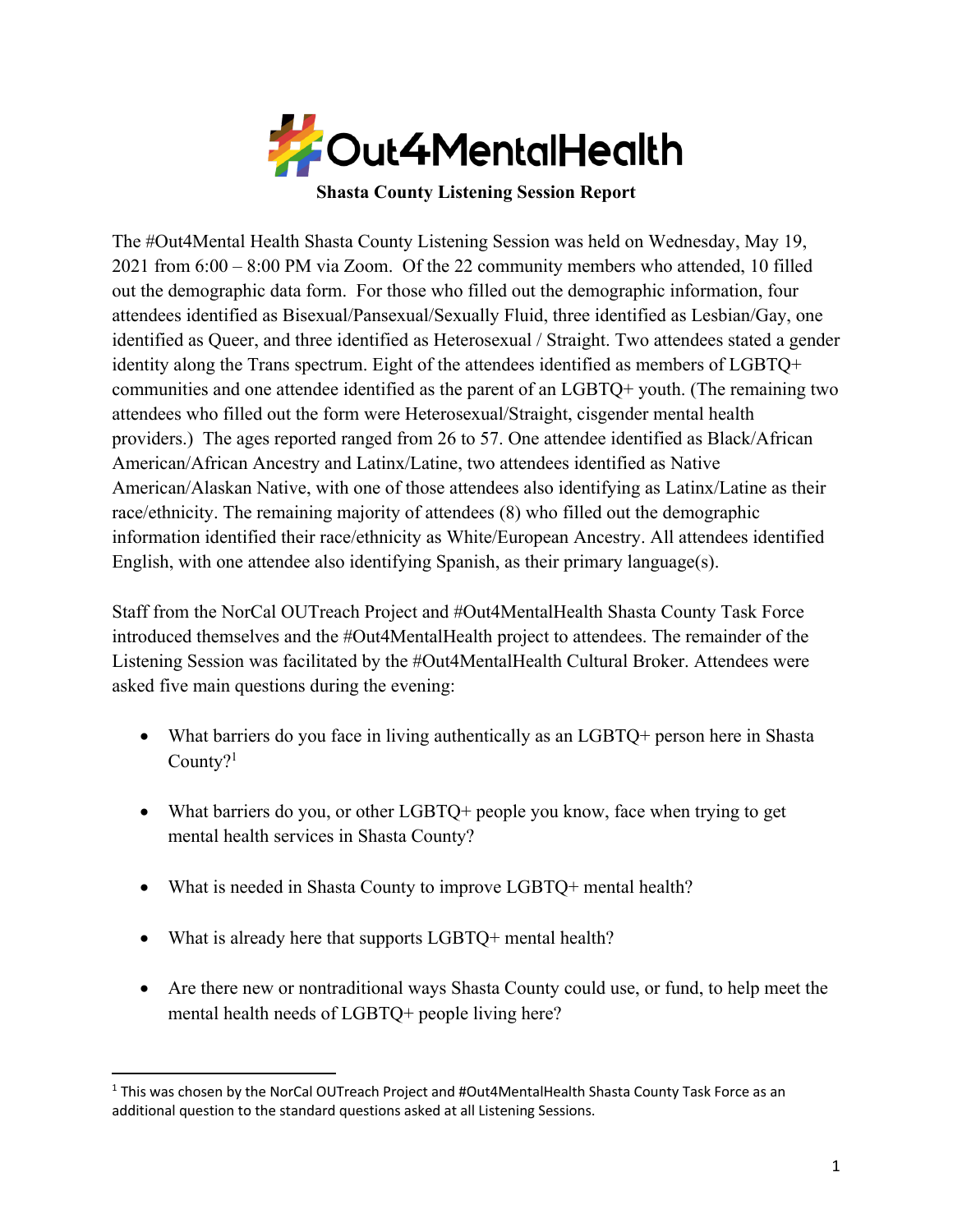*I find basic safety to be lacking. For example, I went to the post office in the middle of the day, happened to be wearing a shirt about Pride, and ended up with somebody yelling at me about how I was going to Hell. … I feel like my safety to go to the grocery store, go to the post office, is not there.*

# **What barriers do you face in living authentically as an LGBTQ+ person here in Shasta County?**

Participants spoke of the various forms of stigma and discrimination they face in Shasta County because of their sexual orientation or gender identity. These negative experiences dissuade them from living as themselves in public, in the workplace, and with health care providers. In some cases, the hostility is very open and aggressive, and includes public shaming or deliberate outing. Many participants spoke of feeling a general lack of safety because they identify on the LGBTQ+ spectrum.

*I find basic safety to be lacking. For example, I went to the post office in the middle of the day, happened to be wearing a shirt about Pride, and ended up with somebody yelling at me about*  how I was going to Hell. To me, I'm just trying to go to the post office. I'm not trying to engage in *some discussion with somebody—I'm just trying to mail a letter. It's frustrating that if I look straight and don't wear anything Pride-related, I have that privilege. But the minute I don't, I feel like my safety to go to the grocery store, go to the post office, is not there.*

*One of the barriers I face is I'm transgender. I get misgendered in public and when I go for my mental health appointments. Now they don't do it as much, but at the beginning, they would dead name me and would out me in front of everyone. … I felt like I couldn't be me. I wasn't ashamed of being transgender, but I didn't want that tag because there's so much stigma attached to it. It's a very Republican area here. I feel like a lot of people aren't as accepting. Once I'm outed as transgender in front of everybody it kind of puts a more negative view in people's minds of who I am.*

California has laws against discrimination in the workplace that are meant to protect LGBTQ+ workers.<sup>2</sup> Even so, participants spoke about hostile work environments due to their sexual orientation or gender identity. One participant spoke about the intimidating tactics that were used against them, and the fear their coworkers created.

<sup>2</sup> https://www.dfeh.ca.gov/wp-content/uploads/sites/32/2020/06/LGBTQFactSheet\_ENG.pdf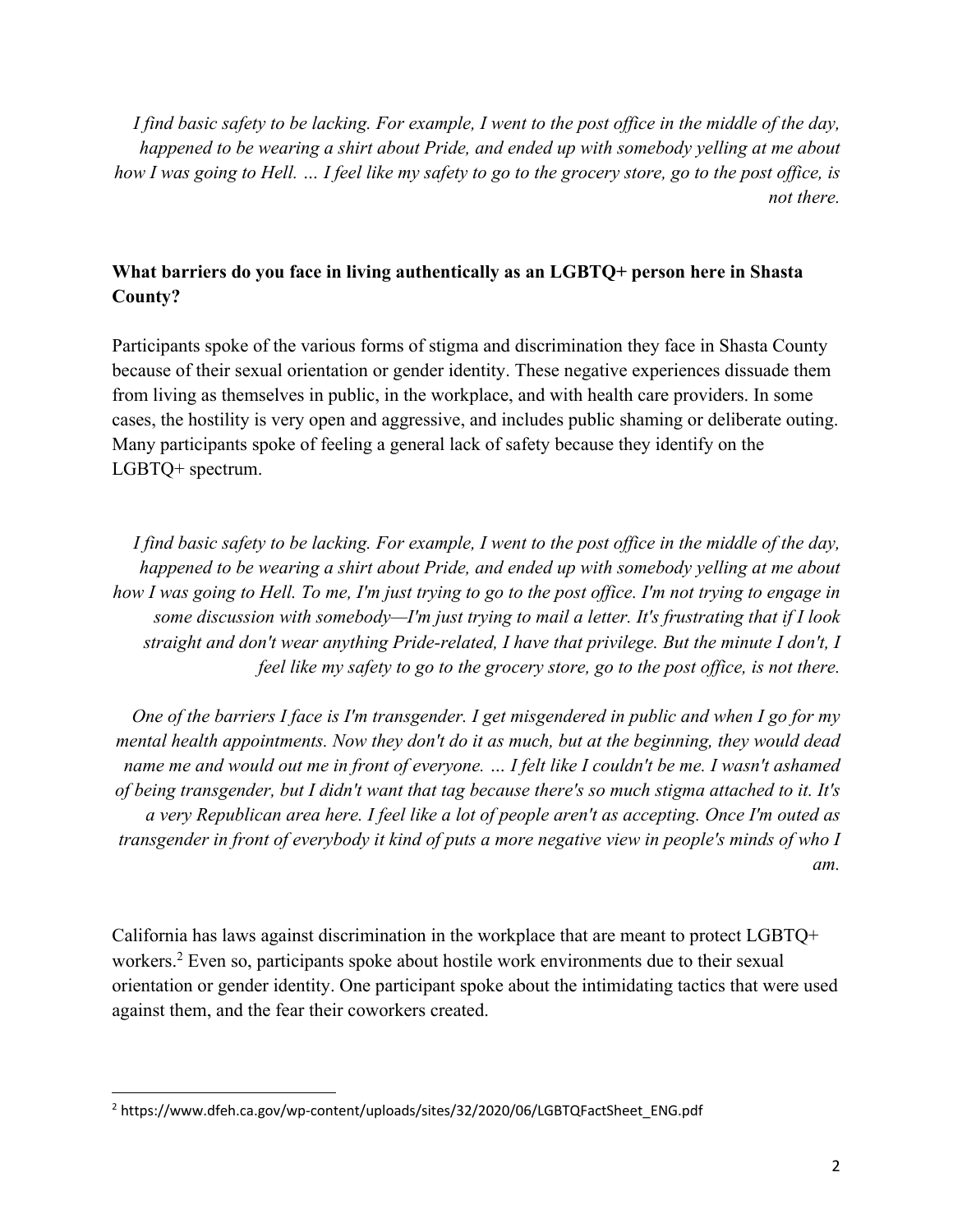*I moved up here a couple of years ago from a very [LGBTQ+] friendly area. I expected a little bit of conservative existence here, but I was very surprised when I went into to the workforce how awful the experience could be. I was just blown away, because I work for agencies who work in mental health or deal with therapeutic practices, and was just astounded at the lack of compassion and empathy from coworkers. The amount of homophobia was ridiculous to the point of trying to get me fired, trying to drum up all kinds of weird situations to qualify me for sexual harassment issue. It was just very, very damaging for me. It made me not want to be out. … I've always tried to live my authentic self. I felt that doing so [here] was going to cause me financial harm, was going to bring harm to my family.*

Fear of being publicly out leads to a lack of visibility. Many participants spoke about the difficulty of finding LGBTQ+ community here, and how that exacerbates their barriers to living authentically as an LGBTQ+ person. The lack of visible LGBTQ+ communities was a theme throughout the Listening Session.

*I realized that I'm used to a community that is out. And I came here and I can't find community. I wish I could find my community everywhere. I know you're there. I just can't see you. And we can't see one another. When I lived in [another city], when hate crimes were up, community came out and they backed one another. They stood side by side. … We knew if something happened there was a bigger community to back us up. Here, I don't have that feeling. And that's a little unnerving. … I don't want to have that comment about Shasta County. It's a beautiful area. The people here are very lovely, until they find out you're gay, lesbian, transgender, bisexual, or queer. I think for me the barrier is how do we transcend that?*

Two participants also spoke about the lack of an affirming and visible community, along with compounded barriers due to the intersectionality of being both Black and LGBTQ+ in Shasta County.

*We're in a predominantly white area, so it's extra challenging being a minority—a Black individual that is a part of the LGBTQ community—when there's not a lot of representation in the community as a whole, and then also in places of leadership. … I find myself having to educate, even in queer spaces, a lot. … This issue is even more compounded for me, because I experience as a Black individual microaggressions very different in queer spaces and non-queer spaces. … When I identified as bisexual, I was immediately [seen as] a Black, lesbian predator trying to flip girls. There's that Black stereotype, and it's a very unique microaggression to being a Black queer individual. I find it's hard to feel like my community can fully hold me in safety if*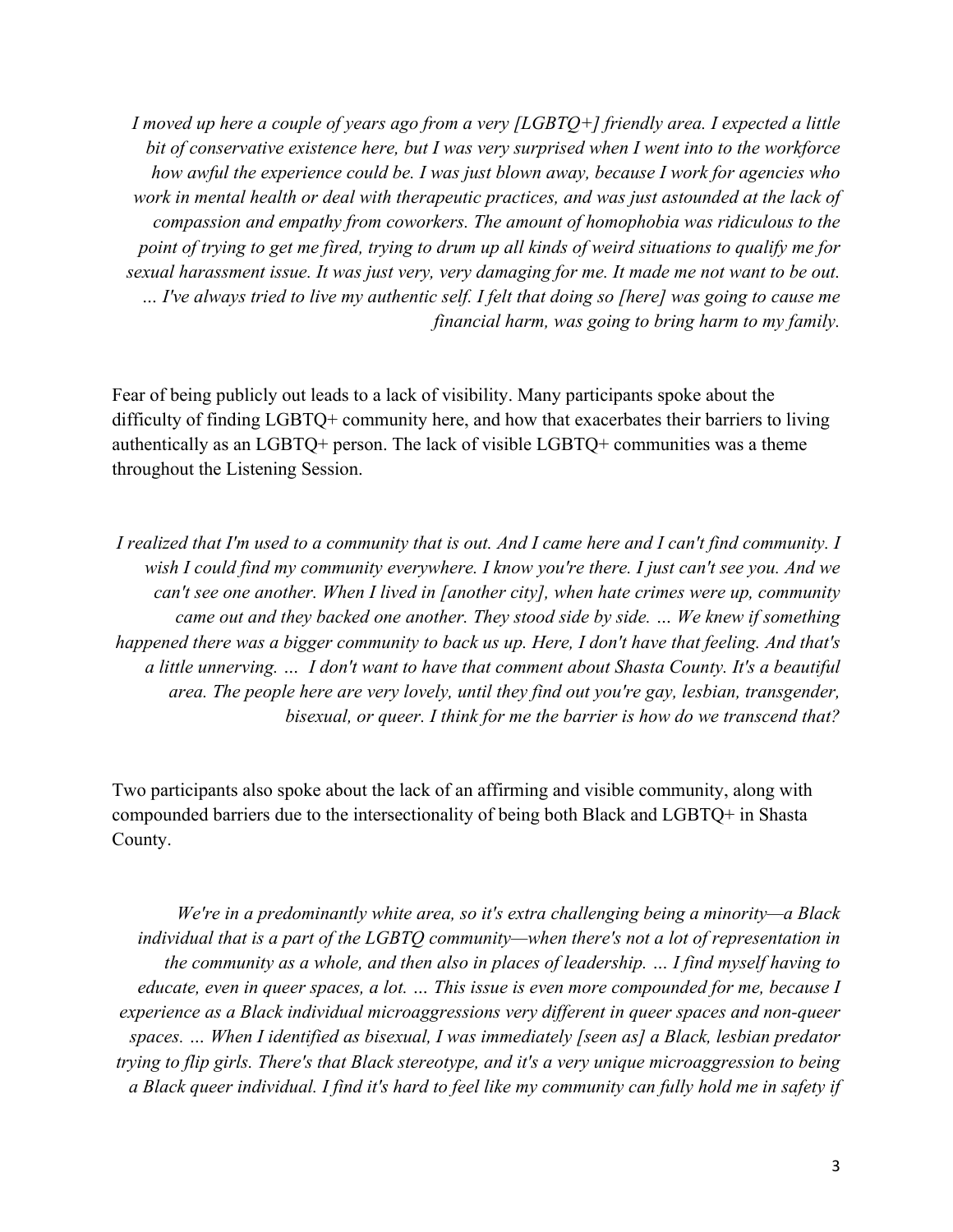*they don't understand those intersections…and how my experience might be layered by some compounded issues.*

*Being from the Black community, there isn't that fallback. If you're white, you can go back to your queer community or back to other people, and they'll accept you. But in the Black community, in communities of color, there's no fallback. So, my only community that loves me is my queer community, and I can relate to the person speaking earlier, where it's like, "Where are you? I want to find you!"*

Another barrier to living authentically are providers who assume all clients/patients are both straight and cisgender, including not asking about sexual orientation or gender identity on intake forms. This assumption leaves LGBTQ+ individuals not knowing if this is a safe space for them. One participant spoke about the additional burden of having to continually correct providers' assumptions.

*Some therapy organizations don't ask for your sexual orientation, they don't ask for your gender identity, they don't make a safe space to be able to be who you are, and be who* we *are, and just start out on the right foot with being open about things. … It doesn't feel like a safe space automatically, that there's an assumption that you're the straight person or heterosexual person. I'm bisexual, so… there's frequently an assumption made one way or another based on who I'm dating. I find that having that assumption made automatically then forces me to bring that up and bring up the conversation.*

One of the overarching barriers to not only living openly and authentically as an LGBTQ+ person, as well as the delivery and availability of LGBTQ+ affirming care, is the presence of Bethel Church. The Wikipedia entry describes the church this way:

Bethel Church is an American non-denominational neo-charismatic megachurch in Redding, California with over 11,000 members. The church was established in 1952 … Bethel has its own music labels … which have gained large popularity within contemporary worship music. The church runs the *Bethel School of Supernatural Ministry* with over 2,000 students annually. Senior church leaders have been supporters of socially conservative politics.<sup>3</sup>

Bethel Church supports the idea that being LGBTQ+ is a (harmful) choice, and that LGBTQ+ people can change their sexual orientation and gender identity. According to an article in the

<sup>&</sup>lt;sup>3</sup> https://en.wikipedia.org/wiki/Bethel Church (Redding, California)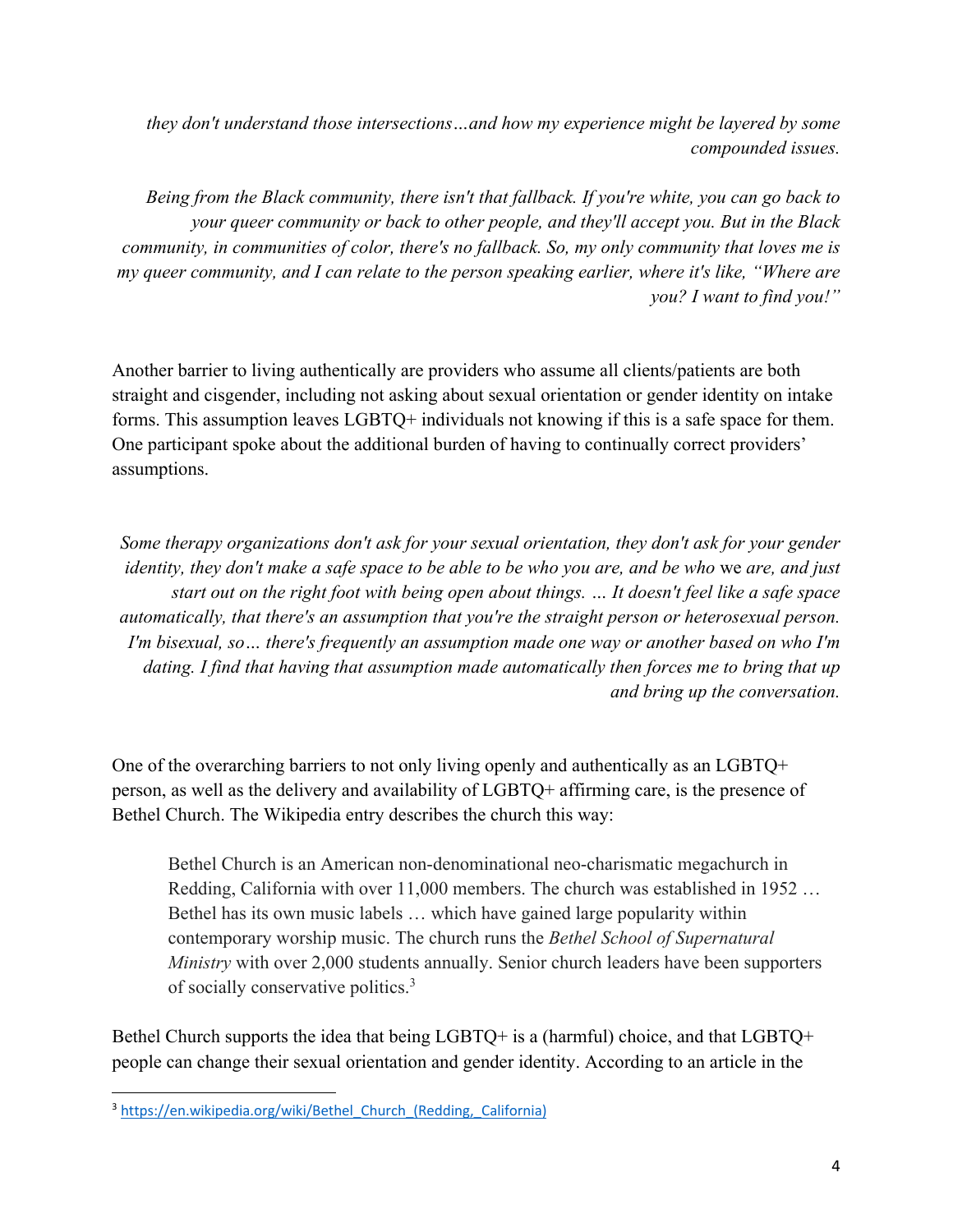Washington Post<sup>4</sup>, the church is behind the ex-gay ministry *Changed Movement*<sup>5</sup>, which promotes ideology supportive of conversion therapy<sup>6</sup> tactics. The church also appears to be behind the website *Moral Revolution.* The website targets parents and has a section specifically addressing LGBTQ+7, which includes a blog from a Bethel Church pastor who states that she was once a lesbian but is now happily married to a man and is no longer gay<sup>8</sup>. Multiple organizations have denounced conversion therapy, and research has shown that efforts to change someone's sexual orientation or gender identity can be extremely harmful to the individual. In California, it is illegal for a licensed mental health professional to use conversion therapy practices with youth under the age of 18. The law, however, does not stop conversion therapy for adults or efforts by non-licensed individuals whatever the age of the client.

Throughout the Listening Session, beginning with this first question, participants spoke about the barriers, fear, and pain caused by the constant looming presence of Bethel Church. LGBTQ+ residents lack an overall sense of safety here largely due to not always knowing when and where they will have an encounter with a Bethel member. While many rural areas tend to lean more conservative, the influence of Bethel Church exacerbates anti-LGBTQ+ sentiment in Shasta County. The fear of their influence is so great that even participants were initially hesitant to speak about the church.

*Nobody else has addressed it yet, the elephant in the room, which is a very large religious organization in our community who promotes conversion therapy and has a following of people who don't accept us for who we are. And they work in every aspect of this community. That's sometimes the unspoken threat, where we don't feel safe, is because we don't know who we're going to be walking into and working with or dealing with, or seeing as a mental health professional or as a nurse or a doctor. There's a sense of not feeling safe, because of that reason. They have a strong hold on this community. And because we do live in a very conservative community, it's compounded because of the views of the majority in this region.*

<sup>4</sup> https://www.washingtonpost.com/religion/2019/09/06/ex-gay-christianity-movement-is-making-quietcomeback-effects-lgbtq-youth-could-be-devastating/

<sup>5</sup> https://changedmovement.com

 $6$  Conversion therapy (also known as reparative therapy) is any attempt to change a person's sexual orientation, gender identity, or gender expression using psychological, physical, or spiritual interventions. <sup>7</sup> https://www.moralrevolution.com/lgbtq-ssa/

<sup>8</sup> https://www.moralrevolution.com/blog/a-better-way-forward-with-lgbtq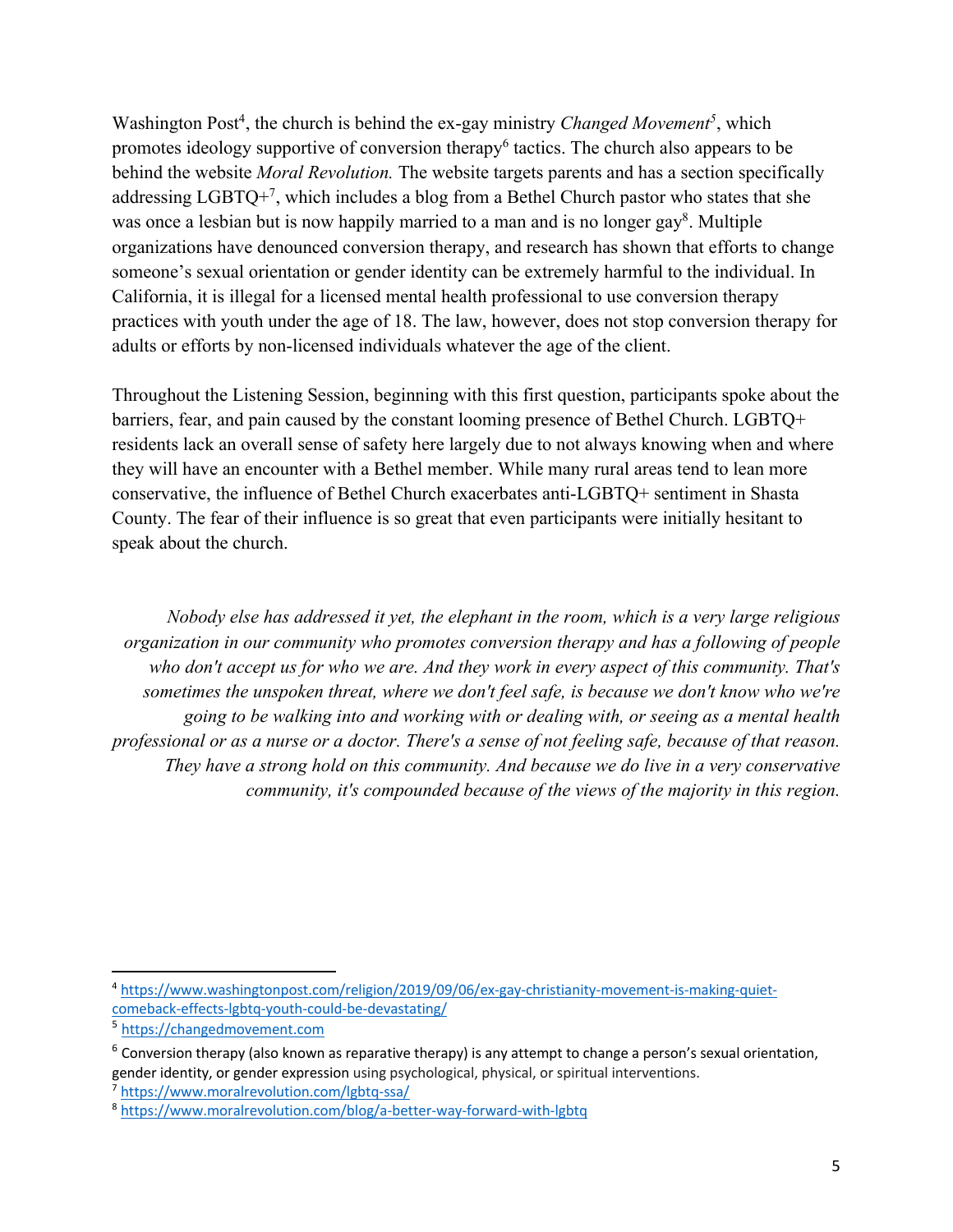# **What barriers do you or other LGBTQ+ people that you know, face when trying to get mental health services in Shasta County?**

The majority of responses to this question focused on the lack of LGBTQ+ knowledgeable and affirming care, which is exacerbated for BIPOC LGBTQ+ individuals. Of those few therapists that do exist, most are so booked they are not taking new clients. In one participant's case, it took them 10 years to find an appropriate therapist.

*We do have a small list of therapists, but it's not a one size fits all. Everybody has their specialty and not everybody understands every part of our community. … The problem is because there are so few that we know are affirming, most of them aren't taking new clients.*

*I was around 24 or 25 when I started my mental health journey in Shasta County. … None of the professionals even understood or had the language to ask me how my gender identity… Well, I wasn't asked. So, in mental health spaces for a whole decade, I never even disclosed that I was queer. I didn't know that that was intrinsically connected with my mental health. And then, along*  with the color of my skin, being a Black nonbinary individual, I didn't realize that *microaggressions and being weathered as a person of color in this society was also affecting my mental health. Not only did I not have the language at that time to even ask my providers to address those issues, the providers didn't have that language. … I was 35 [when], for the first time, I found a therapist here in Shasta County that was comfortable talking about my gender identity, my sexual orientation, and race-related issues, and they all intersect.*

Many participants spoke about harmful experiences at the hands of non-affirming providers. One participant also reported a lack of trust in local agencies due to the presence of providers who intentionally sabotage gender transitions.

*I had a grandmother call in about a 28-year-old grandchild that went to therapy with somebody here. And they were not affirming. They were not supportive. And the 28-year-old ended up locking themselves in their room. Not wanting to go outside not wanting to interact with anybody. … It would be nice if we had a list of affirming therapists that we could draw from when people call into the [NorCal OUTreach] Center, not just a generic list of providers to send people to, because it's heartbreaking. It breaks my heart every time. I think it's desperately needed.*

*Trying to find health care providers is definitely a harder experience… I have to drive an hour and a half to Chico to get [transgender-related] care basically, or I have to drive two hours*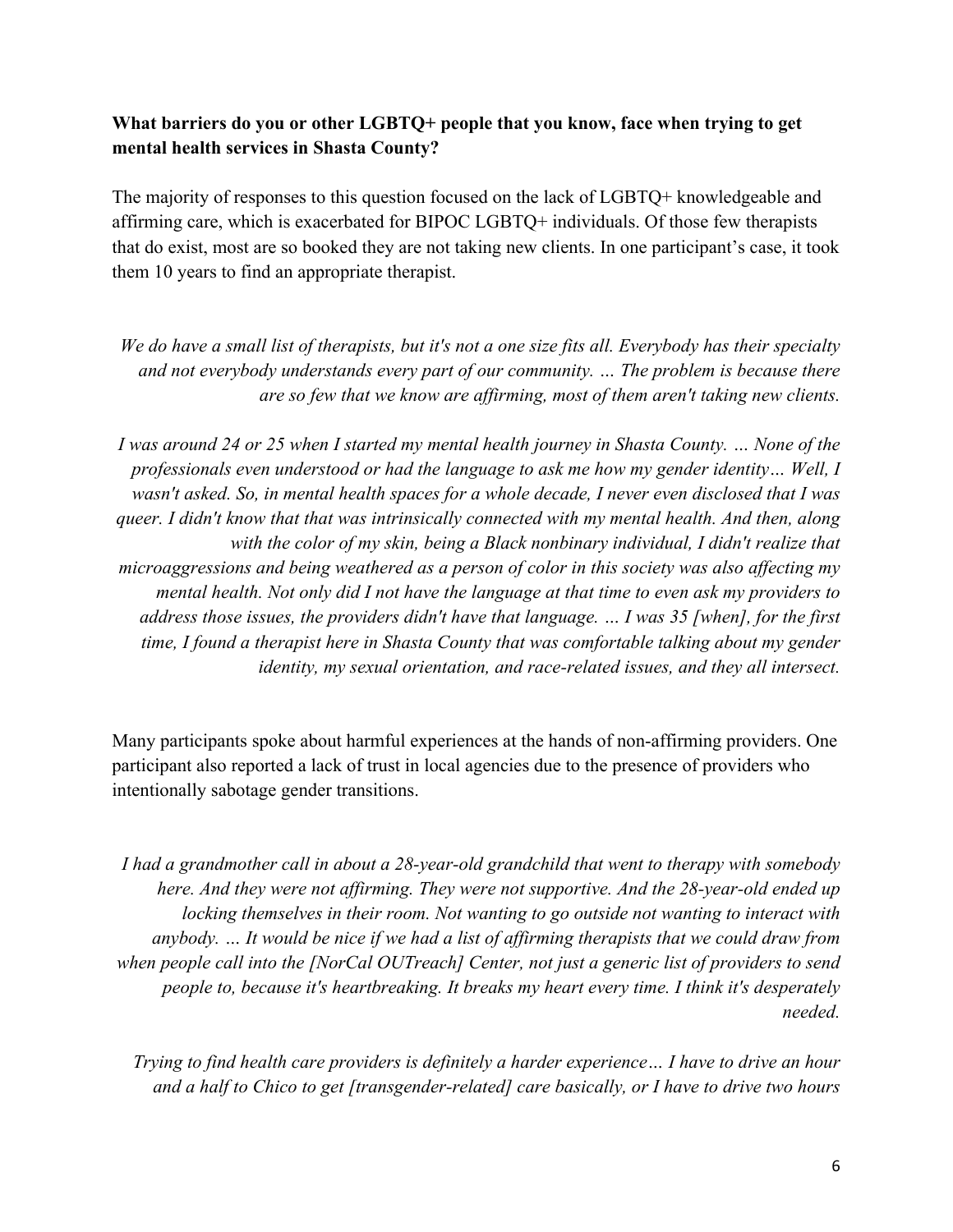*away to get electrolysis, so there's a lot of barriers. But it's also not seeing enough progress in the area to feel comfortable enough to be like, "Oh, I'm going to try Shasta health," or "I'm going to try tribal health," "I'm going to try these local places," just simply for the fact that I don't think there's enough doctors that will treat you. I have some friends who live in the area who have had horrible experiences of being "treated," and then having their transition go sideways—having the doctor knowingly damage the transition on purpose, or different things like that. That keeps somebody who's an outsider from maybe joining a Shasta County clinic. There's just not enough trust built.*

Participants discussed how to address the lack of needed providers. They were clear that just training existing providers is not the answer, as there are those who do not want to provide affirming care. The influence of Bethel Church was mentioned, and the need to at least hold providers accountable for their (non-affirming) actions.

*If there's not providers, we need to figure out a way to like bridge that gap, especially with health care. I'm not sure if that means we find ways to attract newer graduates or people who are practicing in those fields to come to Redding. … Finding a solution to bridge that gap, because there's no way we're going to teach these doctors here that don't want to work with us to just work with us. On top of that you have a religious cult that's going around telling people that [LGBTQ+ people] can change. … At the end of the day, we need newer faces, or we need accountability for those that are providing care.*

Participants also spoke about the barriers created by siloed care, particularly for those who are needing gender affirming care. Currently, each agency providing care works independent of the others, even if the client is receiving services in multiple places.

*There needs to be some sort of coordination between the care providers here who do gender affirmation. Now it's a silo of Planned Parenthood, Shasta Community, Hill Country, mental health providers, case caseworkers. … I would really advocate for a coordinated wraparound service … because it's a small rural community that the sum is greater than its parts.*

Based on participants remarks, coming out in Shasta County can be not only difficult, but dangerous. There is justifiable fear that identifying as LGBTQ+ can create risk of losing relationships, employment, and safety, causing a barrier to, among other things, seeking or receiving appropriate mental health care. As stated previously, LGBTQ+ community here is difficult to find, and a support for those newly out is needed.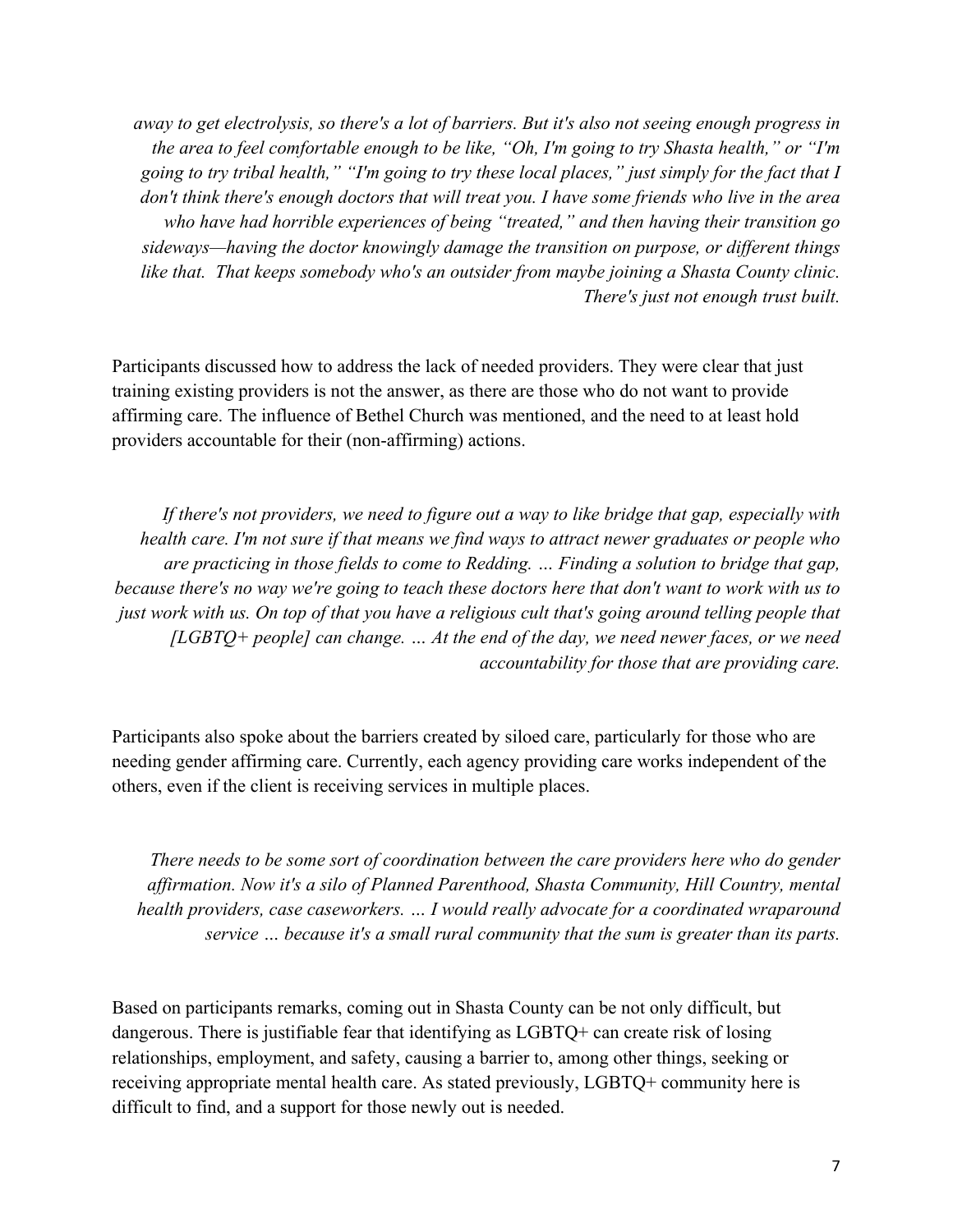*I grew up here and left the minute I was 18 because I'm gay. I moved back here as an adult and entering a second career getting an MSW in social work. … With my caseload, I am often the first person that people came out to, regardless of age, and fear of losing their job fears of losing their family, fear of harassment, fear of losing their friends. … As we try to hopefully deconstruct that paradigm in Shasta County, and as abhorrent as that is, maybe there's a really unique way to draw in people in a really cool, private platform so those folks aren't left hanging, for reasons that are truly frightening to them.*

Finally, as stated previously, there is a lack of transgender knowledgeable and affirming care here. It appears that some out-of-area urban agencies believe the solution to this lack of care is doing outreach to LGBTQ+ communities here. One such agency representative interrupted this Listening Session to encourage participants to seek services with them. Their comments were not well received, as many LGBTQ+ residents do not have the time or resources to travel. As one participant pointed out, offering services that are two or three hours away is not a helpful solution.

*Thank you for giving a shout out for rural remote area with high poverty. Asking people to drive two and three hours away to receive their care is extraordinarily inappropriate.*

#### **What is needed in Shasta County to improve LGBTQ+ mental health?**

During this section, participants focused their discussion on improving provider care and strengthening visibility of LGBTQ+ communities.

One participant referred back to the comment about needing to hold non-affirming and harmful providers accountable for their actions, with recognition that discriminatory behavior against LGBTQ+ individuals is against the law in California.

*This might sound a little harsh but, coming back to Shasta County, I feel like I'm experiencing the same stuff that I experienced as a young person when I told medical providers that I was gay. … I think it's okay to be a little bit more forceful in terms of moving this boulder forward and saying that kind of language and that kind of behavior is against the law in California.*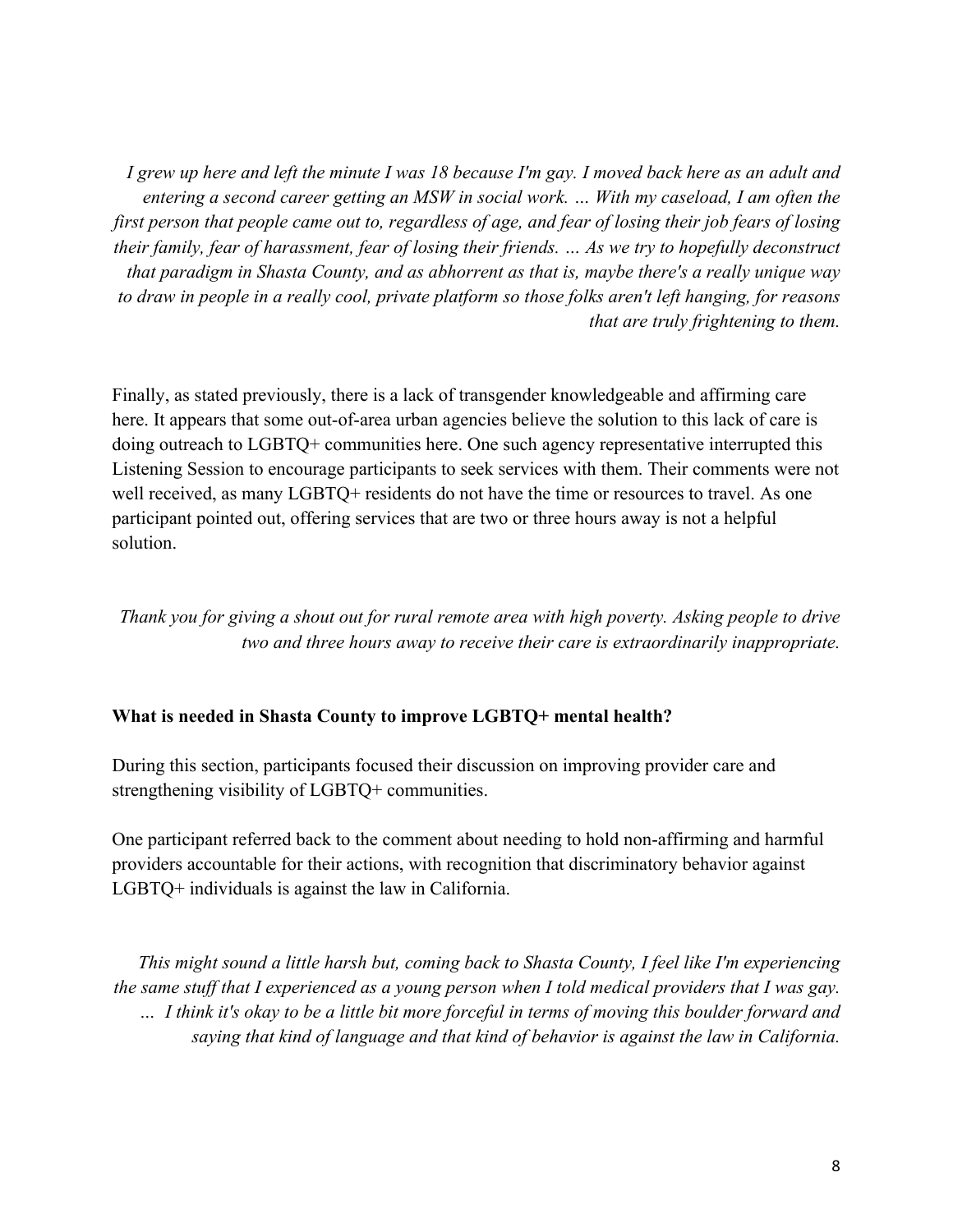Participants spoke of a need to have more informed providers, especially those working with transgender clients. According to one participant, County staff receive very little training about LGBTQ+ or BIPOC individuals. Improving the depth and breadth—and length of time—of trainings for County staff on BIPOC and LGBTQ+ needs, care, and cultural sensitivity would be an important improvement.

*I went to one of the psychiatric facilities within Shasta County Mental Health. And they knew nothing about transgender … and how to address me. Some of them tiptoed around me like they were walking on eggshells, and some of them were just very blatantly misgendering and dead naming.*

*When County workers start working for the County they have to go through training, but they lump things together to get through it quicker. They lump the BIPOC issues, and the transgender issues, and LGBTQIA+, all of that together in one hour-long setting. They really shouldn't do that. They should have a set thing for each one of those so they get a more thorough understanding of our community, of how to address us in a respectful mann*er*. I think that would just go miles.*

Participants once again spoke about the lack of visibility here when looking for LGBTQ+ communities. This has been exacerbated by Covid. They suggested that strengthening the visibility and ability to connect with other LGBTQ+ people would help improve their mental health.

*When I first moved here, I did a couple Google searches, and they were not successful. … I didn't see anything on TikTok and I should have searched Facebook, but I'm honestly never on there. … Also, Covid made everything harder because I also didn't go anywhere.*

*I think for improving mental health, like others have said, strengthening that community. I am relatively new here. … For the first seven months I was here I found one queer checker at the grocery store. … I was so excited! I went home and called my friends: "Oh my god, the person who bagged my groceries was queer!" So, better community visibility…for people like me who were new to the community would be wonderful.*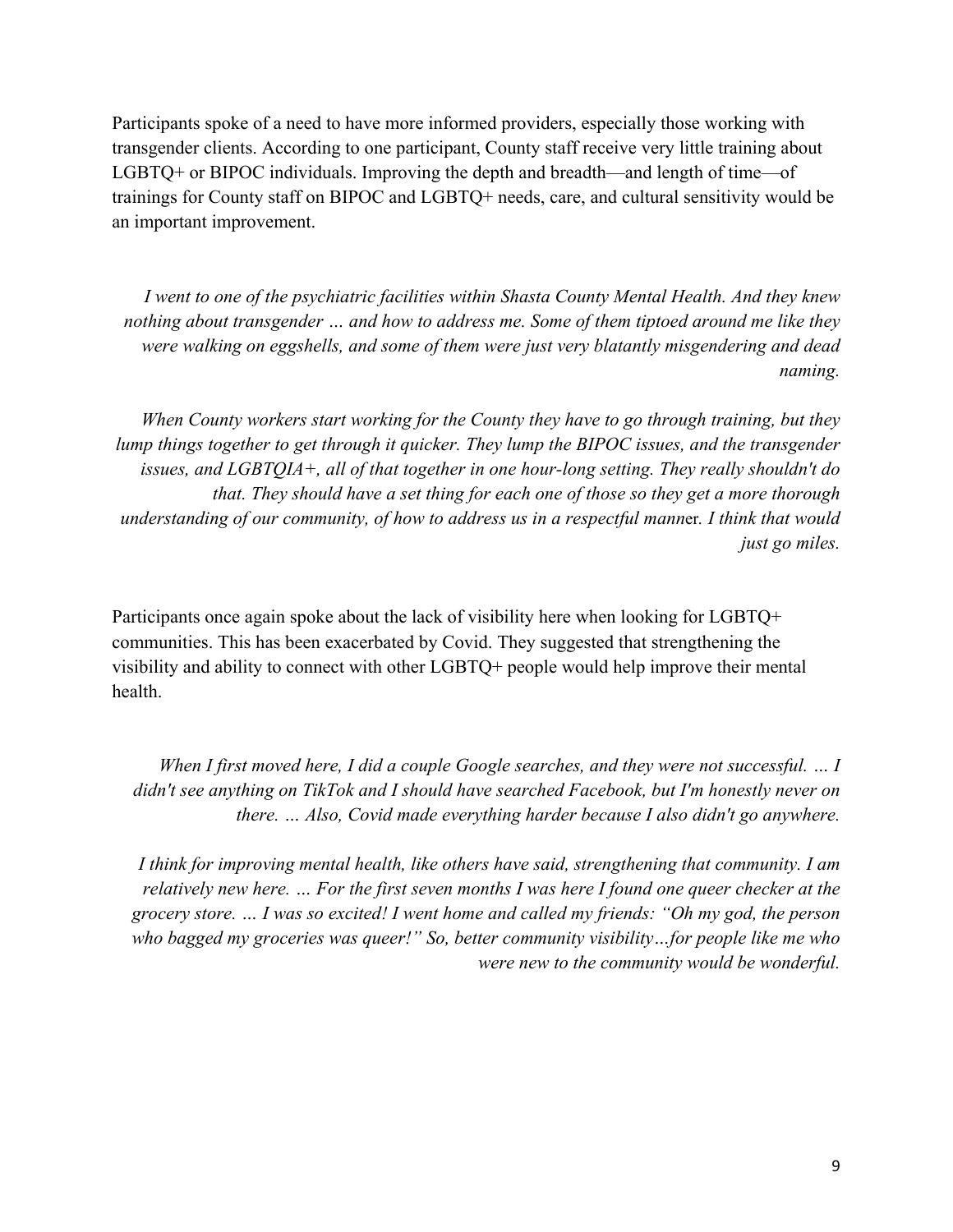### **What is already here that supports LGBTQ+ mental health?**

Aside from NorCal Outreach Project, participants spoke specifically about three organizations that are currently supporting  $LGBTQ$ + individuals in Shasta County<sup>9</sup>.

### **Legal Services of Northern California**<sup>10</sup>**:**

*I just wanted to point out that we do work with health care issues…including gender identity affirming health care. … If you're just not sure if your provider is telling you the right information, or if Medi-Cal is not giving you the right information, you can always give us a call and we'll be happy to work with you on that.*

### **Ready For Life** *host homes<sup>11</sup>***:**

*It's short-term host homes for youth and young adults aged 18 to 24 who are homeless or housing insecure. … My experience working with them has been that they're working actively to be inclusive and a good place for youth and young adults who are homeless or couch surfing or otherwise lacking good places to sleep and to live.*

### **Shasta Community Health Center gender health services**<sup>12</sup>**:**

*We have been able to open up our gender health services at SCHC. … We currently are serving any of our current patients. The goal is to open it up so that it is not just Shasta Community Health Center patients, so it will be broader, further reaching. It's a multidisciplinary team. … I get to educate, right on the floor, right in that moment, "Here's what this patient needs" and "Here's what you need."*

<sup>&</sup>lt;sup>9</sup> This list may not include all agencies/programs currently supporting LGBTQ+ residents of Shasta County, but rather the agencies/programs that participants spoke of during this Listening Session.

<sup>10</sup> https://lsnc.net/office/redding

<sup>11</sup> https://www.readyforlife.net/hosthomes From their website: *Short-term host homes* are an intervention for young adults who are currently experiencing homelessness for any variety of reasons, including but not limited to family conflict, poverty, gender identity and sexual orientation. The goal of short-term Host Homes is to provide a safe, temporary, welcoming space for up to six months where the young adult has time to repair their relationships with self-identified family or make decisions about other housing options with the support of a caring housing case manager.

<sup>&</sup>lt;sup>12</sup> https://www.shastahealth.org/gender-health-services From their website: At Shasta Community Health Center, we welcome all transgender patients for any health and wellness needs you may have. Services include primary and preventive health care, acute care through our Urgent Care department, STD Screening, hormone therapy for adults, referrals for pediatric hormone therapy and guidance with gender affirming process. Through your primary care clinician, you may also be referred for behavioral health consults, case management, and mental health care.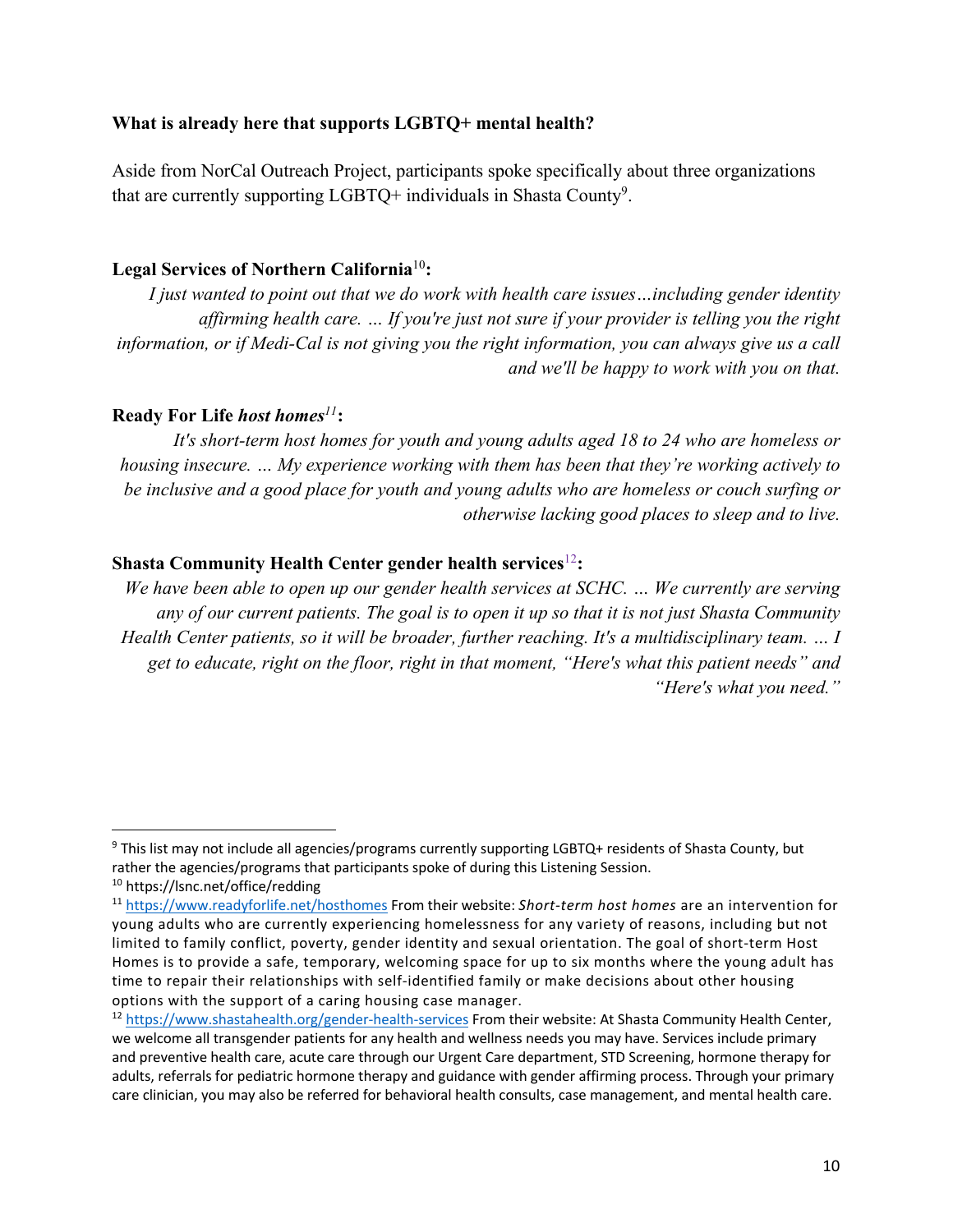One participant noted that they now have more gender choices on mental health forms, and the choices are now optional, which is beneficial to this participant's—and most likely other trans spectrum clients'—mental health.

*Something that I've noticed that's at least new to me is, now when I go to fill out forms for mental health, the gender box doesn't just have two genders anymore. There's an "other" box or an "x" box—something else there that I can select. And it's optional too now. Before they're like, "No, you got to select one." Now, I don't have to and I think it's an amazing thing.*

Another participant noted that their current workplace leadership is supportive, and now they can be out in their job for the first time. This is allowing them to intersect their LGBTQ+ identity with their work efforts, which brings purpose and meaning to their life.

*My first job here in Redding, I was outed on the job. It was hard, and I had no support. … [In my current job], it's not like I'm always held in 100% safety, but at least I have direct leadership that gets it. Not only am I out on a job for the first time, like boldly, but it's also in mental health. Now my identity can intrinsically be attached to what I do for a living, which has so much purpose and so much meaning, and brings so much of that to my life. That's really awesome.*

## **Are there new or nontraditional ways Shasta County could use, or fund, to help meet the mental health needs of LGBTQ+ people living here?**

To address the general and specific lack of safety spoken about earlier in the session, participants suggested the creation of safe spaces for both LGBTQ+ and BIPOC individuals. One participant, who identified as an ally, offered a current support group for teenagers that was accepting although not exclusively LGBTQ+. This motivated a discussion of the importance of having a safe space meant specifically for a particular identity (such as LGBTQ+ or BIPOC) versus a general space that is merely accepting, and whose members may not share or understand your experiences. As one participant stated:

*I would love…to see BIPOC safe spaces. There are days that I am weathered more than others. … There's some times I can't—it's gonna sound horrible but I'm just gonna say it: I can't bear my soul and be vulnerable in a white space. I need to go and be around other BIPOC individuals that get the microaggression that I experience on a day-to-day basis, whether that's being queer, or being an individual of color.*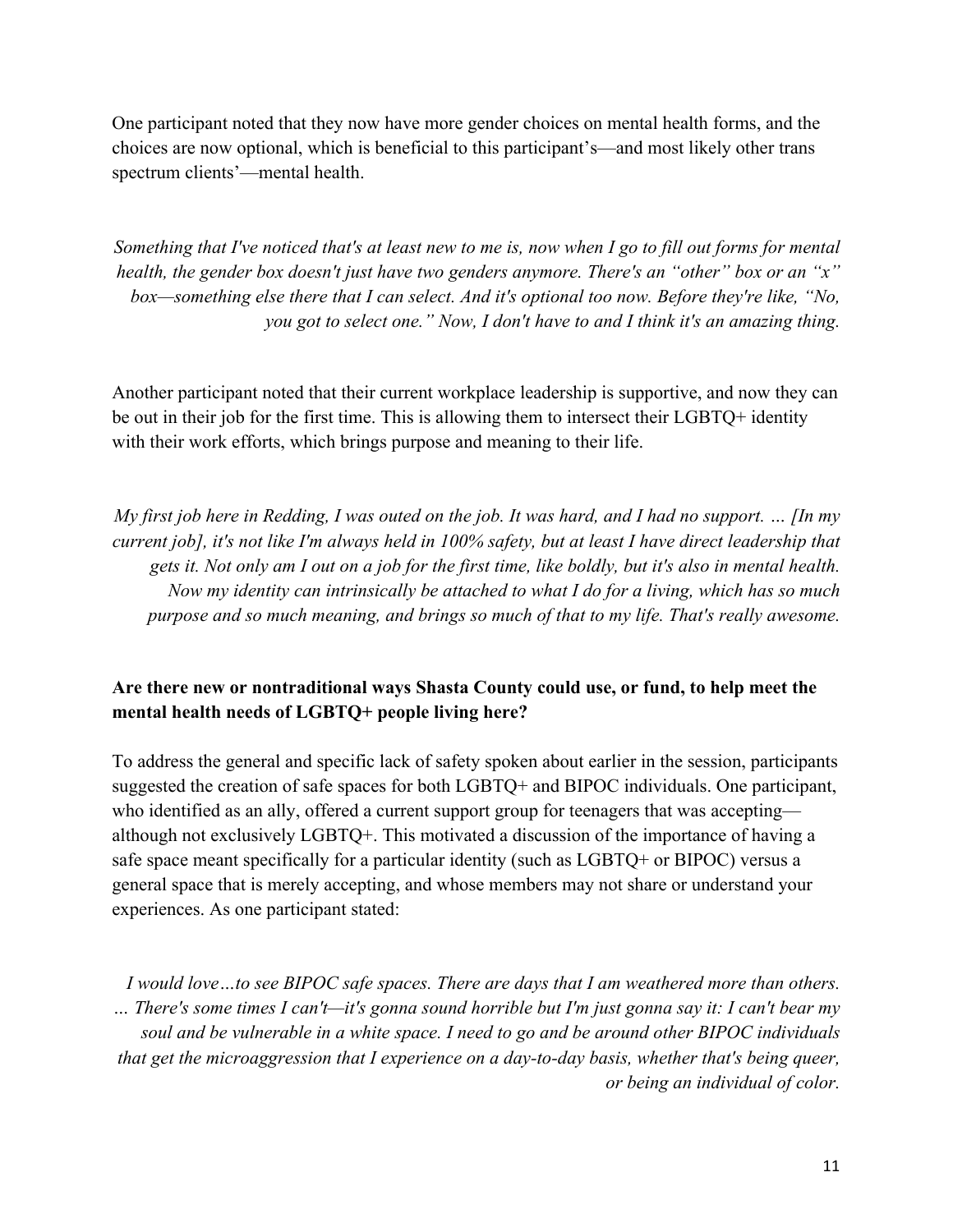Another participant suggested that an LGBTQ+ support group sponsored by Shasta County Behavioral Health might provide an important safe space.

*An LGBTQ+ group at mental health services would signal to the queer community that, "Hey, this group is just for me! Maybe they're more affirming. Maybe someone there gets it."*

Being able to identify which spaces and providers are "safe" is also important. Imagery, both in the office and online, would help to alleviate well-founded anxiety when seeing a new provider.

*I think for me, both as a provider and then also as a queer woman who identifies as nonbinary, it would really help me to have safe space imagery on doors, on websites, on social media, so that's just not a worry in the back of my head constantly. And I mean all providers: the dentist, massage therapists, acupuncture, certainly medical, and all the ones that we spoke about before. It's anxiety provoking—and you never know when you're going to have a bad experience.*

When discussing safe zones, one participant spoke about the need to take a stand that this area belongs to LGBTQ+ and BIPOC people, too.

*We can make this our community, too. We're being told that it's not our community… It's our community, let us take our community. I've lived in many communities in this world, and nobody ever goes, "Here you go. Here is your slice of heaven." So, we need to create our own community safe zones.*

BIPOC participants expressed the need for the county to address LGBTQ+ and BIPOC traumatic stress that occurs for the entire community whenever there is LGBTQ+ and/or BIPOC motivated violence. There needs to be recognition regarding how violent behavior against one trans or BIPOC person creates trauma not just for the victim, but for all those who share that victim's identity. Emergency supports need to be put in place to help all those affected at the time of the incident(s).

*As a BIPOC individual in our political climate, and also as a queer individual, there's a lot of harm and violence that comes to Black bodies and queer bodies. We see also a lot of chance*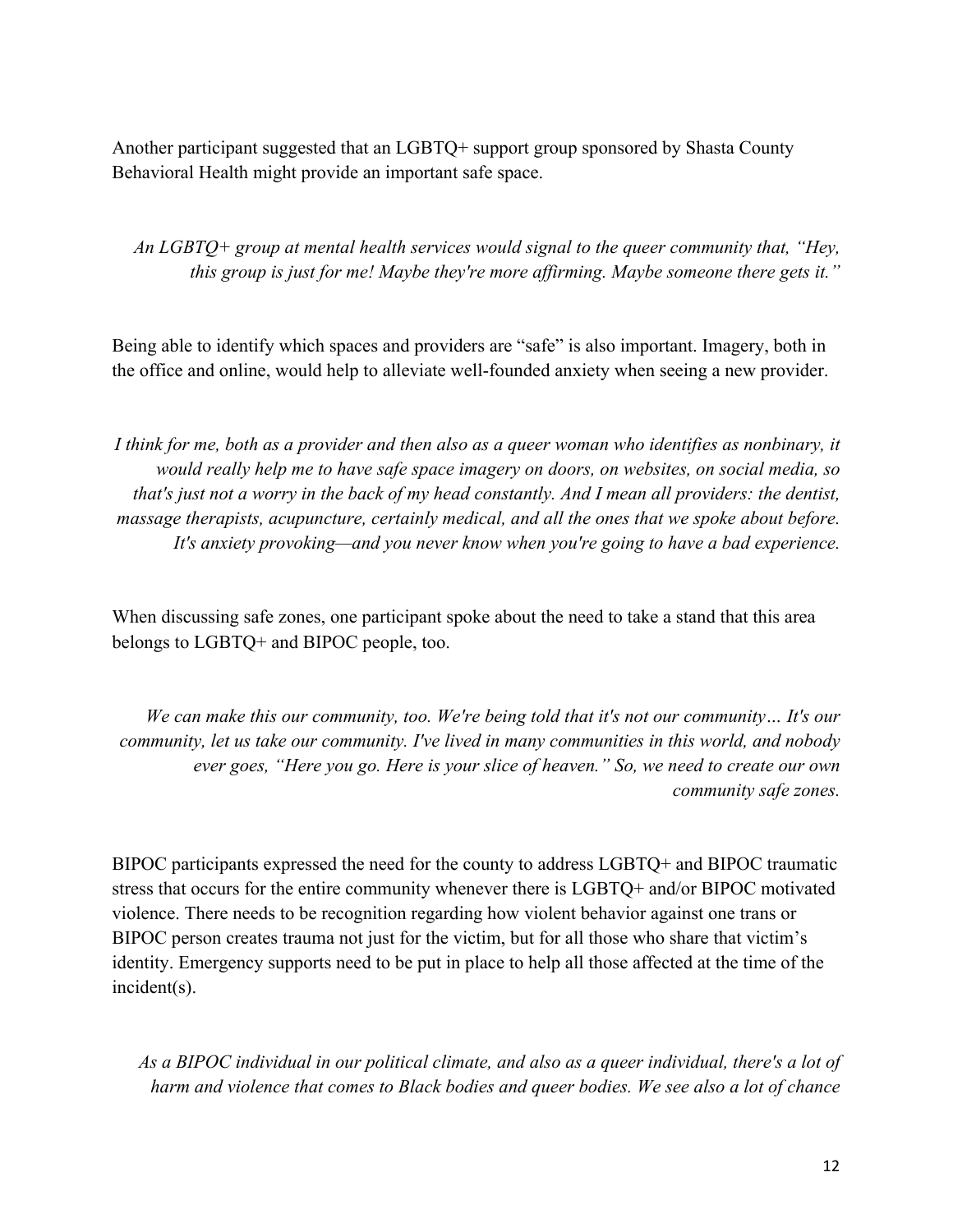*gender violence. When I really think about my mental health…and times that I have been lacking support…is when we actually experience transgender violence, and violence comes to harm Black individuals. … I would love to see an LGBTQ local protocol for when there is transgender violence or Black queer violence…to hold each other to address the aggression, to address the grief, to address our systems being triggered and activated. I've actually reached out to mental health services and actually told them, "Do you realize right now you have a whole population in your community that's being triggered online because they're seeing these horrible images? What are we doing for them? What supports are we giving them?" I think some type of emergency protocol of ways we come together as a community to hold each other in safety and grieve. Then we can also find really healthy ways to advocate and rally, so are we're not just reacting, but we can respond.*

In response to a comment made by an ally attendee, one participant added further clarity to the need for support in the face of both microaggressions and violence in order to protect their mental health.

*I saw someone made the comment that they weren't sure what we were talking about. Sometimes when you get into these intersections, it can feel like we've gone off topic. But when I experience microaggressions, or I'm experiencing something that's going on in our world—a violence on transgender individuals, or Black individual being shot by the police—these are the times that I'm more likely to stop eating. If I stop eating, it will increase my anxiety. If I my anxiety increases, I will start having panic attack issues. If that continues on, I probably might call out to work. So, these things are intrinsically connected to our mental health.*

There is a dearth of knowledgeable, affirming medical and mental health care providers in the area. Participants voiced a need for better and more specific referral lists, both for local services and for when they must refer people to services in Sacramento or San Francisco.

*I do have some [therapists] that don't just say they're understanding, but they actually have the education experience to go with it. … So, to be able to continue that referral base.* 

*We end up doing a lot of referrals for surgeries, both top and bottom to San Francisco and Sacramento. The other drawback we have with our gender health services is we're 18 and older. So, for young'uns, we're having to refer them to places like San Francisco, Sacramento, the bigger areas. Instead of giving a blanket referral: "They've got all their gender health services listed on their website," I'd love to have actual names of people that they can be connected with.*